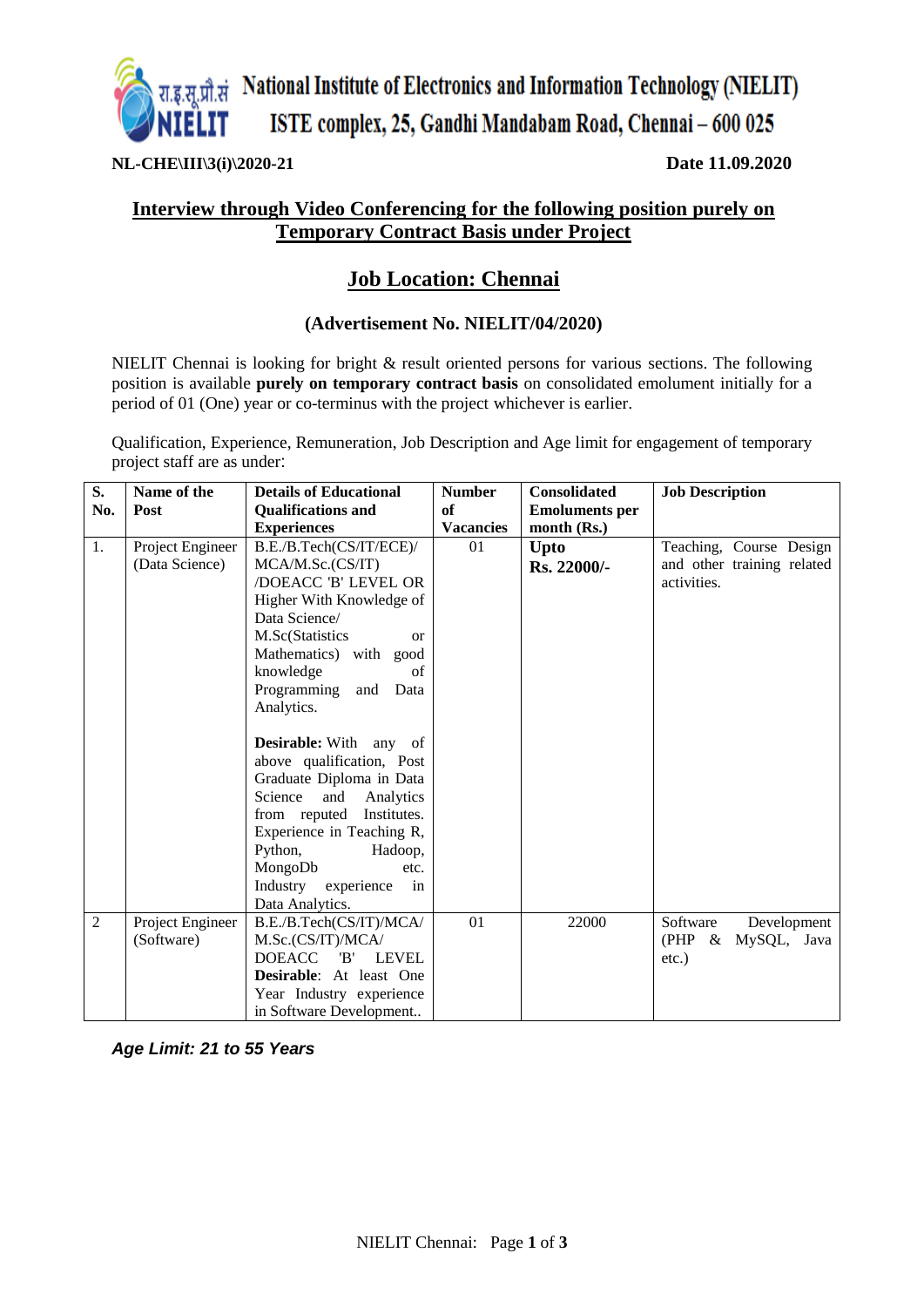

#### **General Terms & Conditions:**

- 1. The applicants should go through all the terms and conditions carefully and ensure that they fulfil all eligibility conditions.
- 2. Candidates fulfilling the above mentioned qualifications, age etc., may **APPLY ONLINE** through website [www.nielitchennai.edu.in](http://www.nielitchennai.edu.in/) which will be available from 11.09.2020 to 23.09.2020(Till 05:00PM).
- 3. Candidates should carefully fill up all the details required in the online application form including age, education qualification, experience etc., as no correspondence regarding change of details will be entertained after last date for applying. If any of the claims is found to be incorrect, it will lead to rejection of the candidature.
- 4. **Eligible candidates applying through online application on or before 23.09.2020 will be shortlisted based on the educational qualification, experience, etc.**
- **5. Shortlisted candidates will be called for interview on 25.09.2020.**
- **6. If the candidate does not have a valid email id, he/she should create a new valid email id before applying online. Details regarding interview through Video Conferencing will be sent through email by 24.09.2020.**
- 7. The candidates must upload self-attested copies of educational qualifications, experience, etc. and passport size photograph and signature **on portal**. Qualification mentioned above are through regular schemes only (**no part time**) and experience is post qualification only.
- 8. Incomplete applications (i.e without photograph, signature and applicable certificates etc.,) will not be entertained and will be summarily rejected.
- 9. Registration Fee (Non-Refundable): Rs.200/- for all category per post.
	- ✓ **Mode of Payment:** 
		- $\checkmark$  Before submitting registration form, please deposit registration fee of Rs. 200/through *Net-banking or G-Pay or BHIM or using any UPI* and **kindly note reference number.**
		- $\checkmark$  Account detail is mentioned below
		- ✓ **Name of Account Holder**: "NIELIT Chennai"
		- ✓ **SB Account No**.: 31185720641,
		- $\checkmark$  **Name of the Bank**: State Bank of India, Kottur, Chennai 600 025.
		- ✓ **IFSC Code:** SBIN0001669
- 10. Salary shown is tentative and shall be commensurate with experience and knowledge.
- 11. The selected candidate shall be paid consolidated emoluments and will not be paid any other financial benefits like Medical, HRA, and Transport etc.
- 12. Number of vacancies may increase/decrease based on the final assessment and such changes will be made by NIELIT Chennai without any notice.